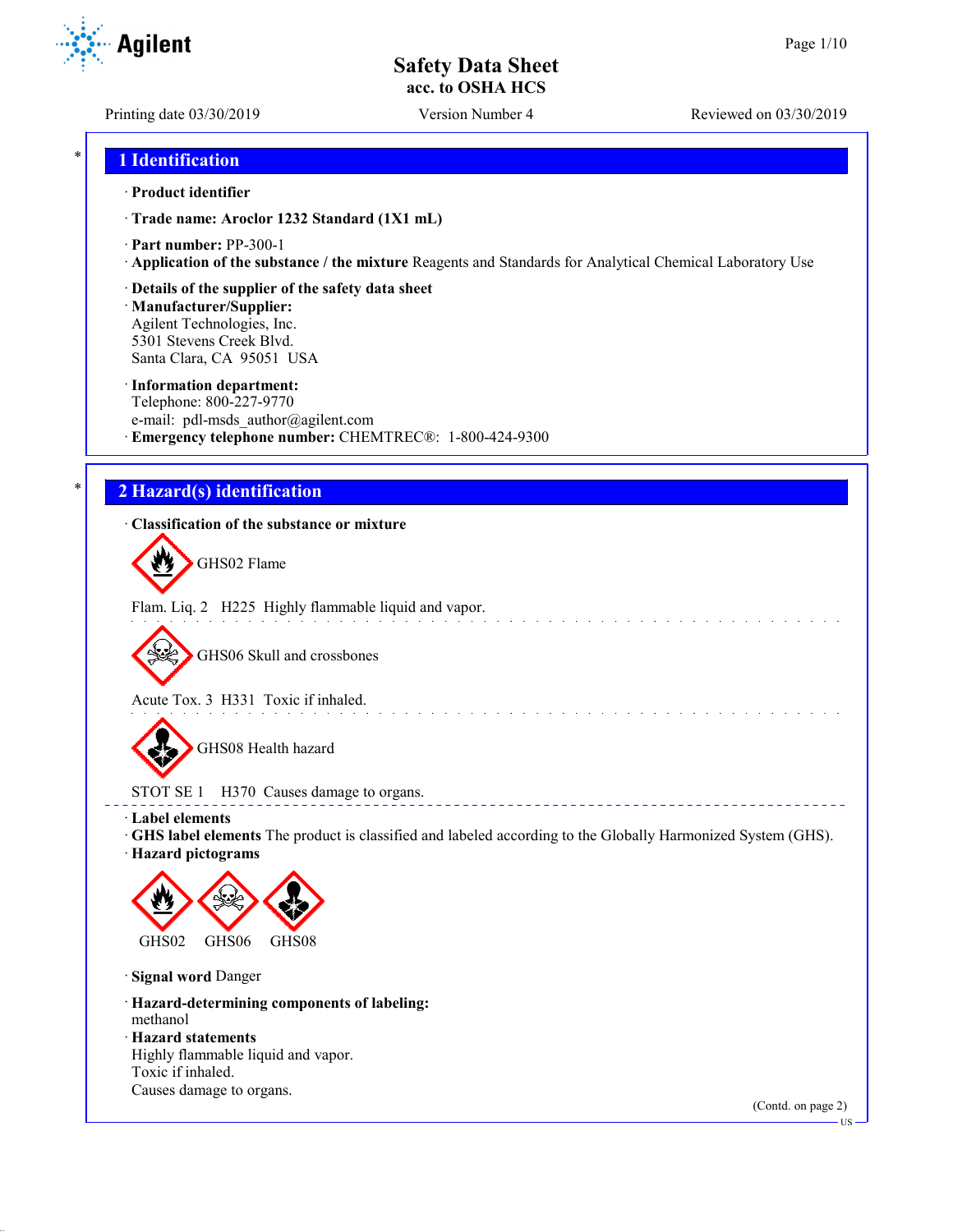#### **Trade name: Aroclor 1232 Standard (1X1 mL)**

(Contd. of page 1) · **Precautionary statements** Keep away from heat/sparks/open flames/hot surfaces. - No smoking. Ground/bond container and receiving equipment. Use explosion-proof electrical/ventilating/lighting/equipment. Use only non-sparking tools. Take precautionary measures against static discharge. Do not breathe dust/fume/gas/mist/vapors/spray. Wash thoroughly after handling. Do not eat, drink or smoke when using this product. Use only outdoors or in a well-ventilated area. Wear protective gloves/protective clothing/eye protection/face protection. If on skin (or hair): Take off immediately all contaminated clothing. Rinse skin with water/shower. IF INHALED: Remove person to fresh air and keep comfortable for breathing. IF exposed: Call a POISON CENTER or doctor/physician. Specific treatment (see on this label). In case of fire: Use for extinction: CO2, powder or water spray. Store in a well-ventilated place. Keep container tightly closed. Store in a well-ventilated place. Keep cool. Store locked up. Dispose of contents/container in accordance with local/regional/national/international regulations. · **Classification system:** · **NFPA ratings (scale 0 - 4)** 1 3  $\overline{0}$  $Health = 1$  $Fire = 3$ Reactivity  $= 0$ · **HMIS-ratings (scale 0 - 4)** HEALTH FIRE REACTIVITY  $\boxed{0}$  Reactivity = 0  $\overline{1}$  Health = \*1  $3$  Fire = 3 · **Other hazards** · **Results of PBT and vPvB assessment** · **PBT:** Not applicable. · **vPvB:** Not applicable.

# \* **3 Composition/information on ingredients**

· **Chemical characterization: Mixtures**

· **Description:** Mixture of the substances listed below with nonhazardous additions.

· **Dangerous components:**

67-56-1 methanol 99.987%

# **4 First-aid measures**

· **Description of first aid measures**

· **General information:**

Immediately remove any clothing soiled by the product.

(Contd. on page 3)



Printing date 03/30/2019 Version Number 4 Reviewed on 03/30/2019

US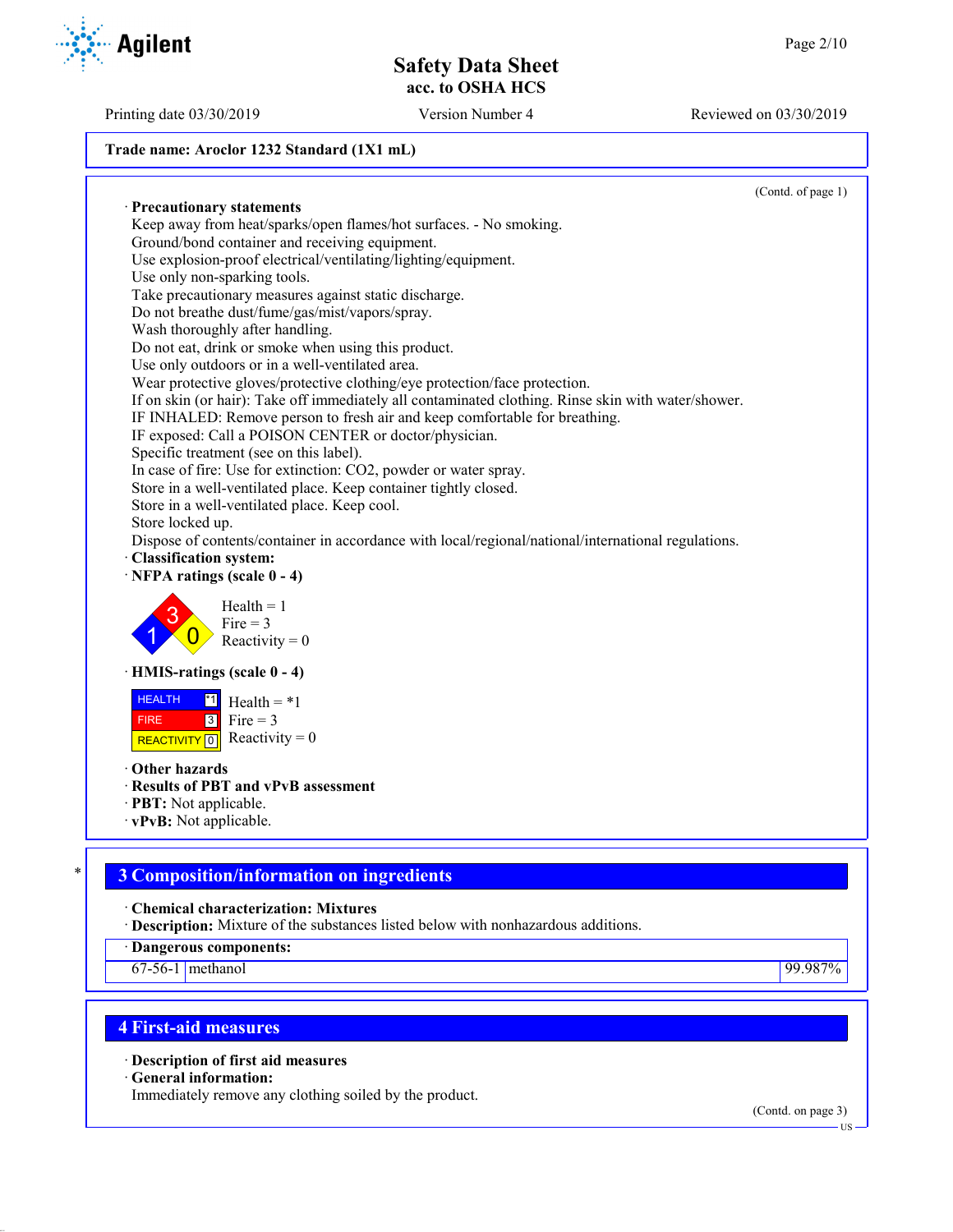Printing date 03/30/2019 Version Number 4 Reviewed on 03/30/2019

#### **Trade name: Aroclor 1232 Standard (1X1 mL)**

(Contd. of page 2)

Remove breathing apparatus only after contaminated clothing have been completely removed. In case of irregular breathing or respiratory arrest provide artificial respiration.

· **After inhalation:**

Supply fresh air or oxygen; call for doctor.

In case of unconsciousness place patient stably in side position for transportation.

· **After skin contact:** Immediately wash with water and soap and rinse thoroughly.

- · **After eye contact:** Rinse opened eye for several minutes under running water. Then consult a doctor.
- · **After swallowing:** If symptoms persist consult doctor.
- · **Information for doctor:**

· **Most important symptoms and effects, both acute and delayed** No further relevant information available.

· **Indication of any immediate medical attention and special treatment needed**

No further relevant information available.

## \* **5 Fire-fighting measures**

- · **Extinguishing media**
- · **Suitable extinguishing agents:**

CO2, extinguishing powder or water spray. Fight larger fires with water spray or alcohol resistant foam.

- · **For safety reasons unsuitable extinguishing agents:** Water with full jet
- · **Special hazards arising from the substance or mixture**

During heating or in case of fire poisonous gases are produced.

- · **Advice for firefighters**
- · **Protective equipment:** Mouth respiratory protective device.

## \* **6 Accidental release measures**

· **Personal precautions, protective equipment and emergency procedures**

Mount respiratory protective device.

Wear protective equipment. Keep unprotected persons away.

- · **Environmental precautions:** Do not allow to enter sewers/ surface or ground water.
- · **Methods and material for containment and cleaning up:**

Absorb with liquid-binding material (sand, diatomite, acid binders, universal binders, sawdust). Dispose contaminated material as waste according to item 13.

#### Ensure adequate ventilation. · **Reference to other sections**

See Section 7 for information on safe handling.

See Section 8 for information on personal protection equipment.

See Section 13 for disposal information.

#### · **Protective Action Criteria for Chemicals**

| $\cdot$ PAC-1: |                                    |                        |
|----------------|------------------------------------|------------------------|
|                | $67-56-1$ methanol                 | $530$ ppm              |
|                | 11141-16-5 Aroclor 1232 (PCB 1232) | $13$ mg/m <sup>3</sup> |
| $\cdot$ PAC-2: |                                    |                        |
|                | $67-56-1$ methanol                 | $2,100$ ppm            |
|                | 11141-16-5 Aroclor 1232 (PCB 1232) | $150 \text{ mg/m}^3$   |
| $\cdot$ PAC-3: |                                    |                        |
|                | $67-56-1$ methanol                 | $7200*$ ppm            |
|                |                                    | (Contd. on page 4)     |
|                |                                    | $-$ US $\cdot$         |

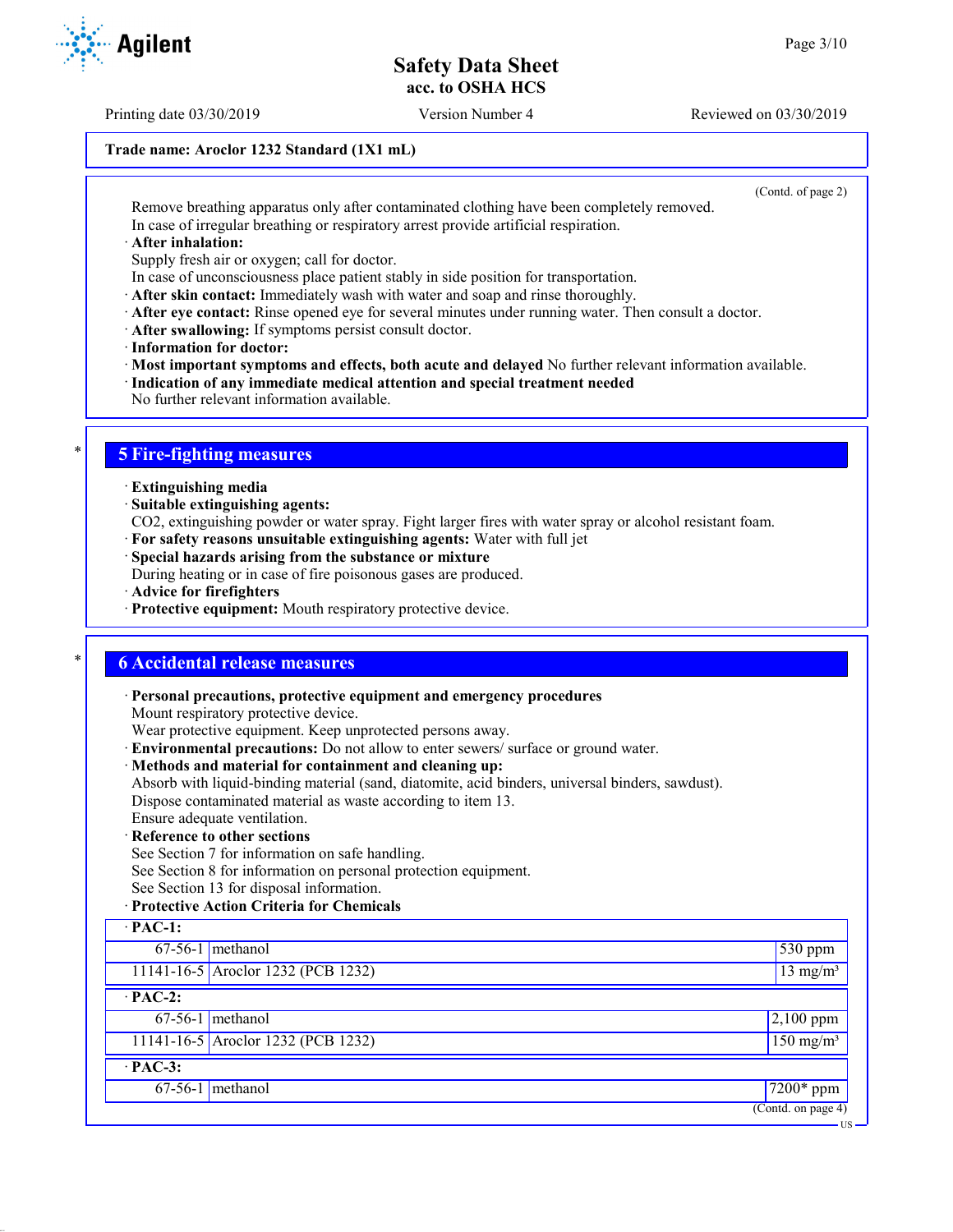Printing date 03/30/2019 Version Number 4 Reviewed on 03/30/2019

**Trade name: Aroclor 1232 Standard (1X1 mL)**

11141-16-5 Aroclor 1232 (PCB 1232)

## \* **7 Handling and storage**

#### · **Handling:**

- · **Precautions for safe handling** Ensure good ventilation/exhaustion at the workplace. Open and handle receptacle with care. Prevent formation of aerosols. · **Information about protection against explosions and fires:**
- Keep ignition sources away Do not smoke. Protect against electrostatic charges. Keep respiratory protective device available.

#### · **Conditions for safe storage, including any incompatibilities**

- · **Storage:**
- · **Requirements to be met by storerooms and receptacles:** Store in a cool location.
- · **Information about storage in one common storage facility:** Not required.
- · **Further information about storage conditions:**
- Keep receptacle tightly sealed.
- Store in cool, dry conditions in well sealed receptacles.
- · **Specific end use(s)** No further relevant information available.

## \* **8 Exposure controls/personal protection**

· **Additional information about design of technical systems:** No further data; see item 7.

#### · **Control parameters**

| Components with limit values that require monitoring at the workplace: |                                                                                                                                                               |                    |
|------------------------------------------------------------------------|---------------------------------------------------------------------------------------------------------------------------------------------------------------|--------------------|
|                                                                        | 67-56-1 methanol                                                                                                                                              |                    |
|                                                                        | PEL Long-term value: $260 \text{ mg/m}^3$ , $200 \text{ ppm}$                                                                                                 |                    |
|                                                                        | REL Short-term value: $325 \text{ mg/m}^3$ , $250 \text{ ppm}$<br>Long-term value: $260 \text{ mg/m}^3$ , $200 \text{ ppm}$<br>Skin                           |                    |
|                                                                        | TLV Short-term value: $328 \text{ mg/m}^3$ , $250 \text{ ppm}$<br>Long-term value: 262 mg/m <sup>3</sup> , 200 ppm<br>Skin; BEI                               |                    |
|                                                                        | · Ingredients with biological limit values:                                                                                                                   |                    |
|                                                                        | 67-56-1 methanol                                                                                                                                              |                    |
|                                                                        | BEI 15 mg/L<br>Medium: urine<br>Time: end of shift<br>Parameter: Methanol (background, nonspecific)                                                           |                    |
|                                                                        | Additional information: The lists that were valid during the creation were used as basis.                                                                     |                    |
|                                                                        | <b>Exposure controls</b><br>· Personal protective equipment:<br>· General protective and hygienic measures:<br>Keep away from foodstuffs, beverages and feed. | (Contd. on page 5) |

 $\frac{\text{(Contd. of page 3)}}{\text{890 mg/m}^3}$ 

US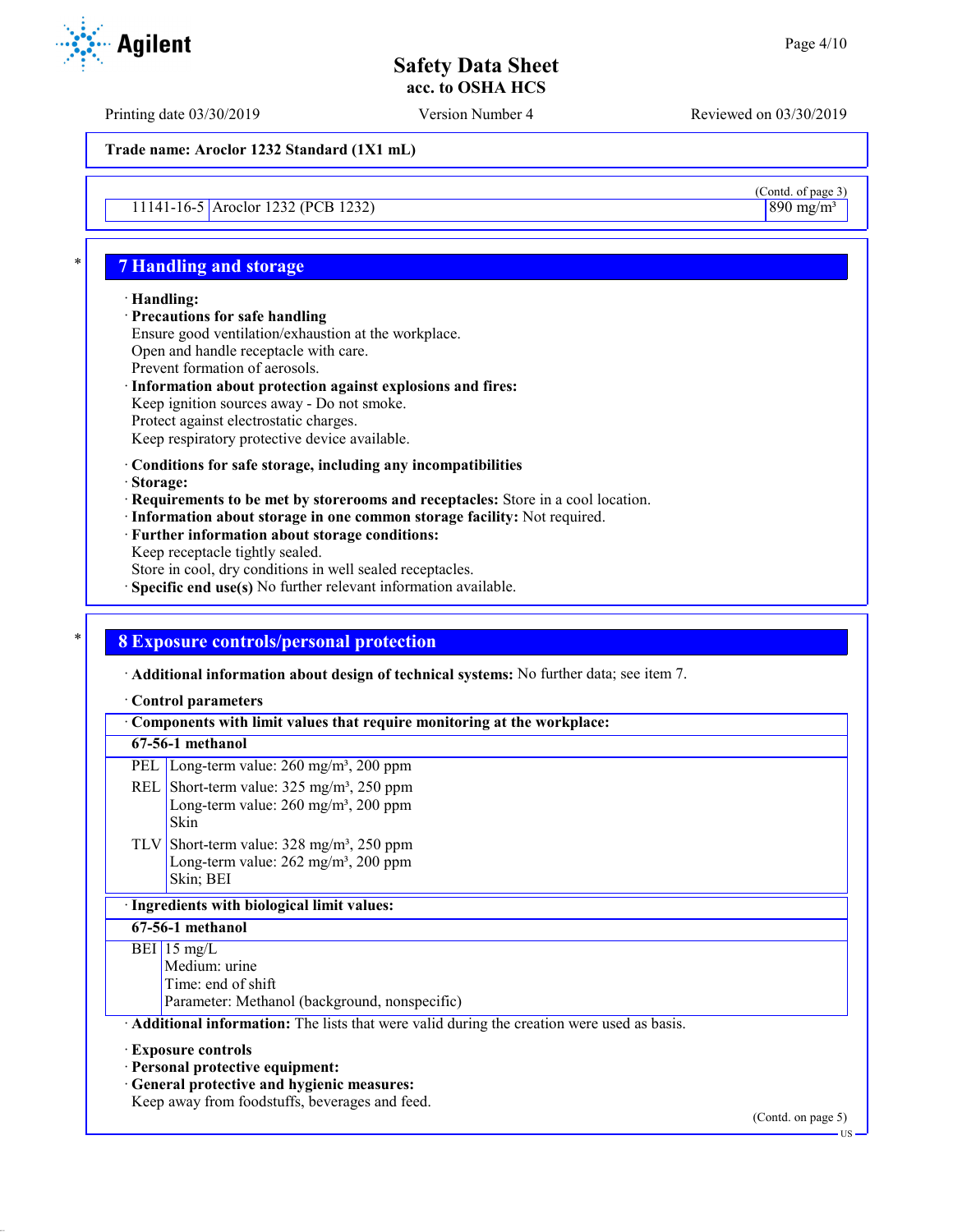Printing date 03/30/2019 Version Number 4 Reviewed on 03/30/2019

#### **Trade name: Aroclor 1232 Standard (1X1 mL)**

(Contd. of page 4)

Immediately remove all soiled and contaminated clothing.

Wash hands before breaks and at the end of work. Store protective clothing separately.

· **Breathing equipment:**

When used as intended with Agilent instruments, the use of the product under normal laboratory conditions and with standard practices does not result in significant airborne exposures and therefore respiratory protection is not needed.

Under an emergency condition where a respirator is deemed necessary, use a NIOSH or equivalent approved device/equipment with appropriate organic or acid gas cartridge.

· **Protection of hands:**

Although not recommended for constant contact with the chemicals or for clean-up, nitrile gloves 11-13 mil thickness are recommended for normal use. The breakthrough time is 1 hr. For cleaning a spill where there is direct contact of the chemical, butyl rubber gloves are recommended 12-15 mil thickness with breakthrough times exceeding 4 hrs. Supplier recommendations should be followed.

#### · **Material of gloves**

For normal use: nitrile rubber, 11-13 mil thickness

- For direct contact with the chemical: butyl rubber, 12-15 mil thickness
- · **Penetration time of glove material**
- For normal use: nitrile rubber: 1 hour
- For direct contact with the chemical: butyl rubber: >4 hours
- · **Eye protection:**



Tightly sealed goggles

## **9 Physical and chemical properties**

| · Information on basic physical and chemical properties<br><b>Ceneral Information</b>                     |                                             |  |
|-----------------------------------------------------------------------------------------------------------|---------------------------------------------|--|
| $\cdot$ Appearance:<br>Form:                                                                              | Fluid                                       |  |
| Color:                                                                                                    | Colorless                                   |  |
| $\cdot$ Odor:                                                                                             | Alcohol-like                                |  |
|                                                                                                           |                                             |  |
| Odor threshold:                                                                                           | Not determined.                             |  |
| · pH-value:                                                                                               | Not determined.                             |  |
| $\cdot$ Change in condition<br><b>Melting point/Melting range:</b><br><b>Boiling point/Boiling range:</b> | $-98$ °C ( $-144.4$ °F)<br>64 °C (147.2 °F) |  |
| $\cdot$ Flash point:                                                                                      | 9 °C (48.2 °F)                              |  |
| · Flammability (solid, gaseous):                                                                          | Not applicable.                             |  |
| · Ignition temperature:                                                                                   | 455 °C (851 °F)                             |  |
| · Decomposition temperature:                                                                              | Not determined.                             |  |
| · Auto igniting:                                                                                          | Product is not selfigniting.                |  |
|                                                                                                           | $(Contd)$ on page 6)                        |  |

(Contd. on pag US

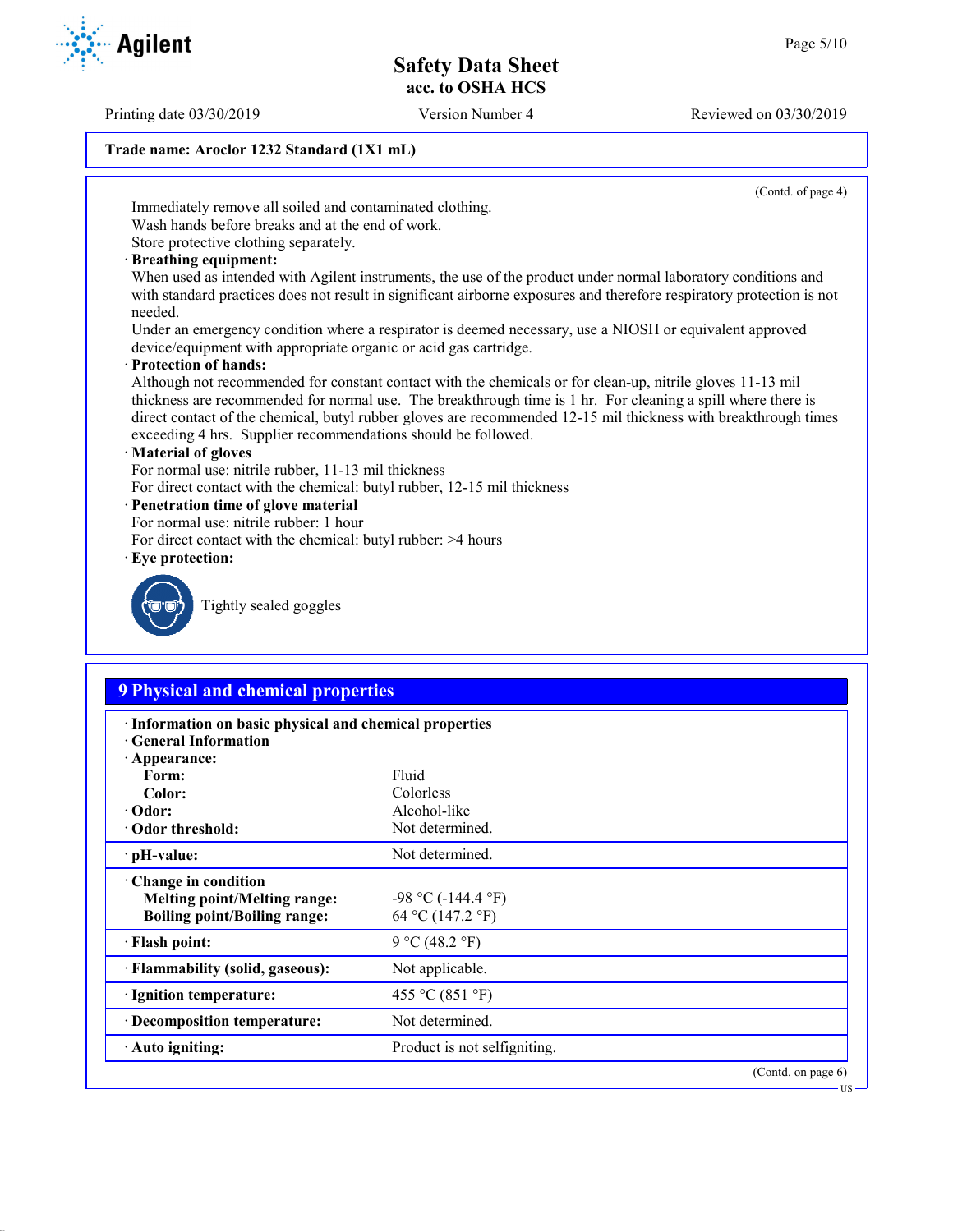Printing date 03/30/2019 Version Number 4 Reviewed on 03/30/2019

| Trade name: Aroclor 1232 Standard (1X1 mL) |  |  |
|--------------------------------------------|--|--|
|--------------------------------------------|--|--|

|                                                            | (Contd. of page 5)                                                                            |
|------------------------------------------------------------|-----------------------------------------------------------------------------------------------|
| Danger of explosion:                                       | Product is not explosive. However, formation of explosive air/vapor<br>mixtures are possible. |
| <b>Explosion limits:</b>                                   |                                                                                               |
| Lower:                                                     | 5.5 Vol $%$                                                                                   |
| Upper:                                                     | 44 Vol $%$                                                                                    |
| $\cdot$ Vapor pressure at 20 °C (68 °F):                   | 100 hPa (75 mm Hg)                                                                            |
| $\cdot$ Density at 20 °C (68 °F):                          | $0.8$ g/cm <sup>3</sup> (6.676 lbs/gal)                                                       |
| · Relative density                                         | Not determined.                                                                               |
| · Vapor density                                            | Not determined.                                                                               |
| · Evaporation rate                                         | Not determined.                                                                               |
| · Solubility in / Miscibility with                         |                                                                                               |
| Water:                                                     | Not miscible or difficult to mix.                                                             |
| · Partition coefficient (n-octanol/water): Not determined. |                                                                                               |
| · Viscosity:                                               |                                                                                               |
| Dynamic:                                                   | Not determined.                                                                               |
| Kinematic:                                                 | Not determined.                                                                               |
| · Solvent content:                                         |                                                                                               |
| <b>Organic solvents:</b>                                   | $100.0\%$                                                                                     |
| <b>VOC</b> content:                                        | 99.99 %                                                                                       |
|                                                            | 999.9 g/l / 8.34 lb/gal                                                                       |
| $\cdot$ Other information                                  | No further relevant information available.                                                    |

# **10 Stability and reactivity**

· **Reactivity** No further relevant information available.

· **Chemical stability**

- · **Thermal decomposition / conditions to be avoided:** No decomposition if used according to specifications.
- · **Possibility of hazardous reactions** No dangerous reactions known.
- · **Conditions to avoid** No further relevant information available.
- · **Incompatible materials:** No further relevant information available.
- · **Hazardous decomposition products:** No dangerous decomposition products known.

## **11 Toxicological information**

· **Information on toxicological effects**

· **Acute toxicity:**

**ATE (Acute Toxicity Estimate)**

Inhalative  $LC50/4$  h  $3$  mg/L

#### **67-56-1 methanol** Oral  $LD50$  5,628 mg/kg (rat)

| viai        | ∣∟∟∪ | $\frac{1}{2}$ ,020 ing/kg (iai) |
|-------------|------|---------------------------------|
| Dermal LD50 |      | $15,800$ mg/kg (rabbit)         |

(Contd. on page 7)



US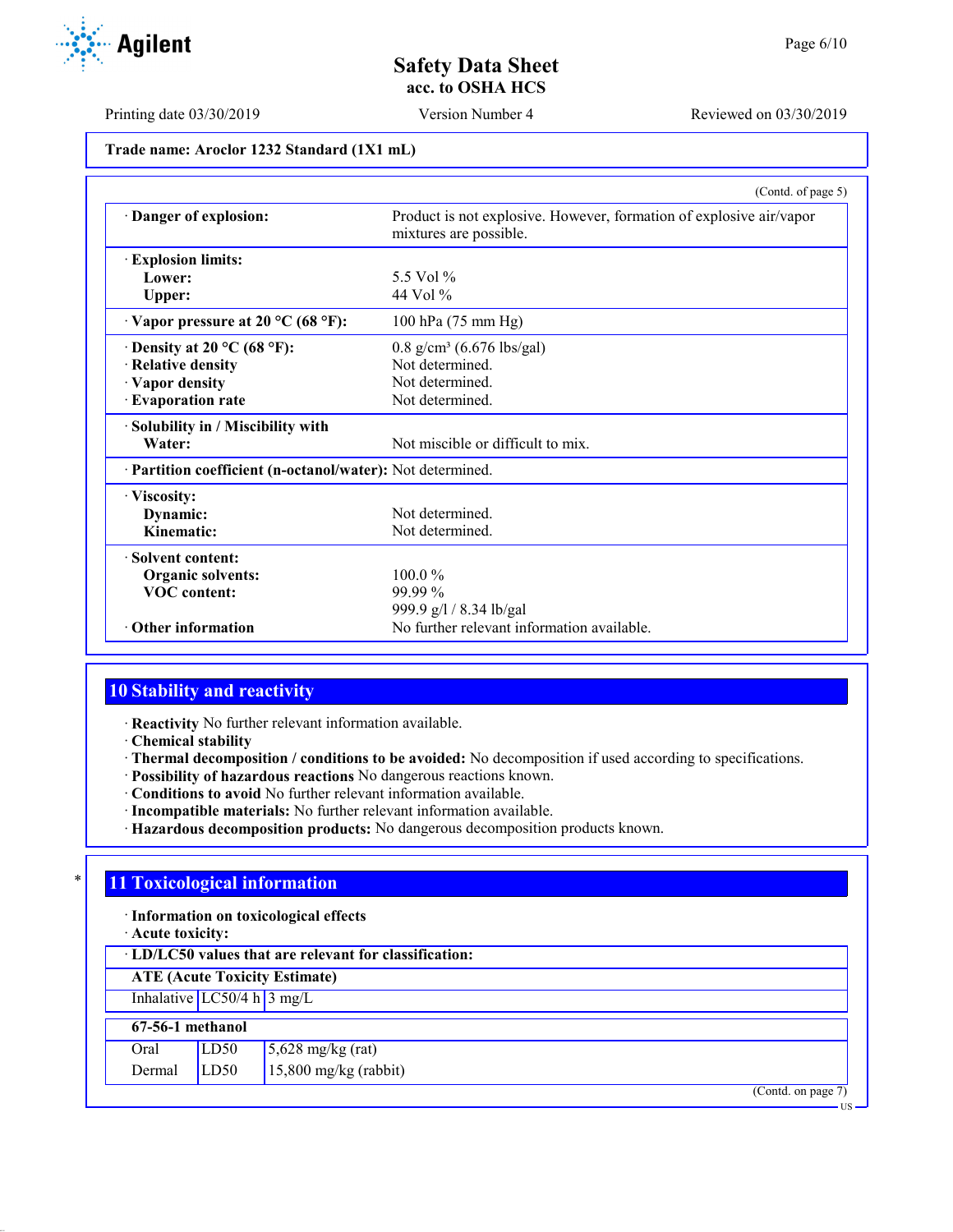Printing date 03/30/2019 Version Number 4 Reviewed on 03/30/2019

#### **Trade name: Aroclor 1232 Standard (1X1 mL)**

(Contd. of page 6)

· **Primary irritant effect:**

· **on the skin:** No irritant effect.

· **on the eye:** No irritating effect.

· **Sensitization:** No sensitizing effects known.

· **Additional toxicological information:**

The product shows the following dangers according to internally approved calculation methods for preparations: Toxic

· **Carcinogenic categories**

· **IARC (International Agency for Research on Cancer)**

None of the ingredients is listed.

· **NTP (National Toxicology Program)**

None of the ingredients is listed.

#### · **OSHA-Ca (Occupational Safety & Health Administration)**

None of the ingredients is listed.

## **12 Ecological information**

- · **Toxicity**
- · **Aquatic toxicity:** No further relevant information available.
- · **Persistence and degradability** No further relevant information available.
- · **Behavior in environmental systems:**
- · **Bioaccumulative potential** No further relevant information available.
- · **Mobility in soil** No further relevant information available.
- · **Additional ecological information:**
- · **General notes:**

Water hazard class 1 (Self-assessment): slightly hazardous for water

Do not allow undiluted product or large quantities of it to reach ground water, water course or sewage system.

- · **Results of PBT and vPvB assessment**
- · **PBT:** Not applicable.
- · **vPvB:** Not applicable.
- · **Other adverse effects** No further relevant information available.

## **13 Disposal considerations**

· **Waste treatment methods**

· **Recommendation:**

Must not be disposed of together with household garbage. Do not allow product to reach sewage system.

- · **Uncleaned packagings:**
- · **Recommendation:** Disposal must be made according to official regulations.

## \* **14 Transport information**

· **Not Regulated, De minimus Quantities** -

· **UN-Number**

· **DOT, IMDG, IATA** UN1230

(Contd. on page 8)

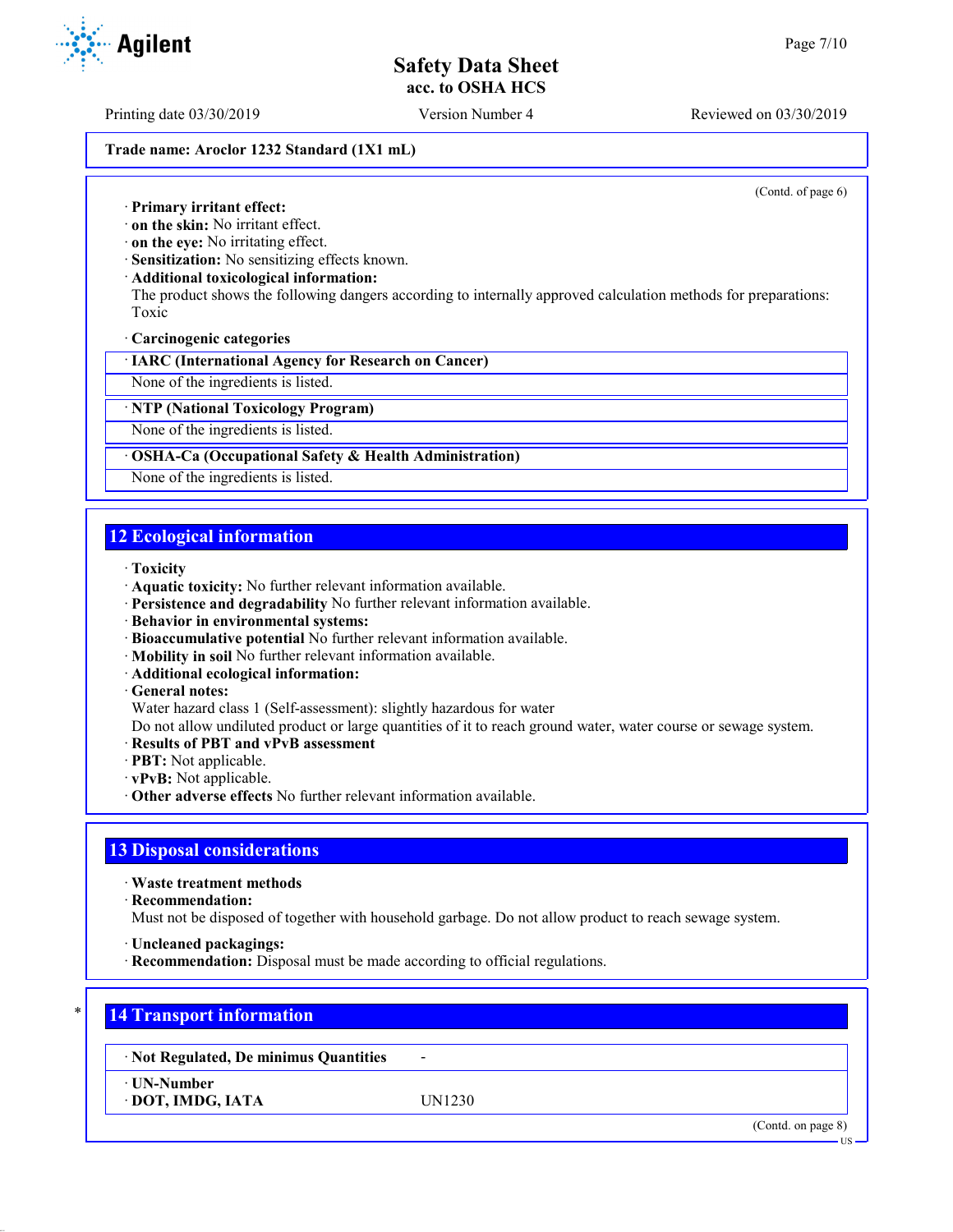(Contd. of page 7)

## **Safety Data Sheet acc. to OSHA HCS**

Printing date 03/30/2019 Version Number 4 Reviewed on 03/30/2019

· **UN proper shipping name** · **DOT** Methanol mixture · **IMDG, IATA** METHANOL mixture · **Transport hazard class(es)** · **DOT** · **Class** 3 Flammable liquids · **Label** 3, 6.1 <u>\_\_\_\_\_\_\_\_\_\_\_\_\_\_\_</u> · **IMDG** · **Class** 3 Flammable liquids · **Label** 3/6.1 \_\_\_\_\_\_\_\_\_\_\_\_\_ · **IATA** · **Class** 3 Flammable liquids · **Label** 3 (6.1) · **Packing group** · **DOT, IMDG, IATA** II · **Environmental hazards:** Not applicable. · **Special precautions for user** Warning: Flammable liquids · **Danger code (Kemler):** 336  $\cdot$  **EMS Number:** · **Stowage Category** B SW2 Clear of living quarters. · **Transport in bulk according to Annex II of**

**MARPOL73/78 and the IBC Code** Not applicable.

· **Quantity limitations** On passenger aircraft/rail: 1 L

On cargo aircraft only: 60 L

· **Transport/Additional information:**

· **Limited quantities (LQ)** 1L

· **DOT**

· **IMDG**

**Trade name: Aroclor 1232 Standard (1X1 mL)**

**Agilent** 

(Contd. on page 9) US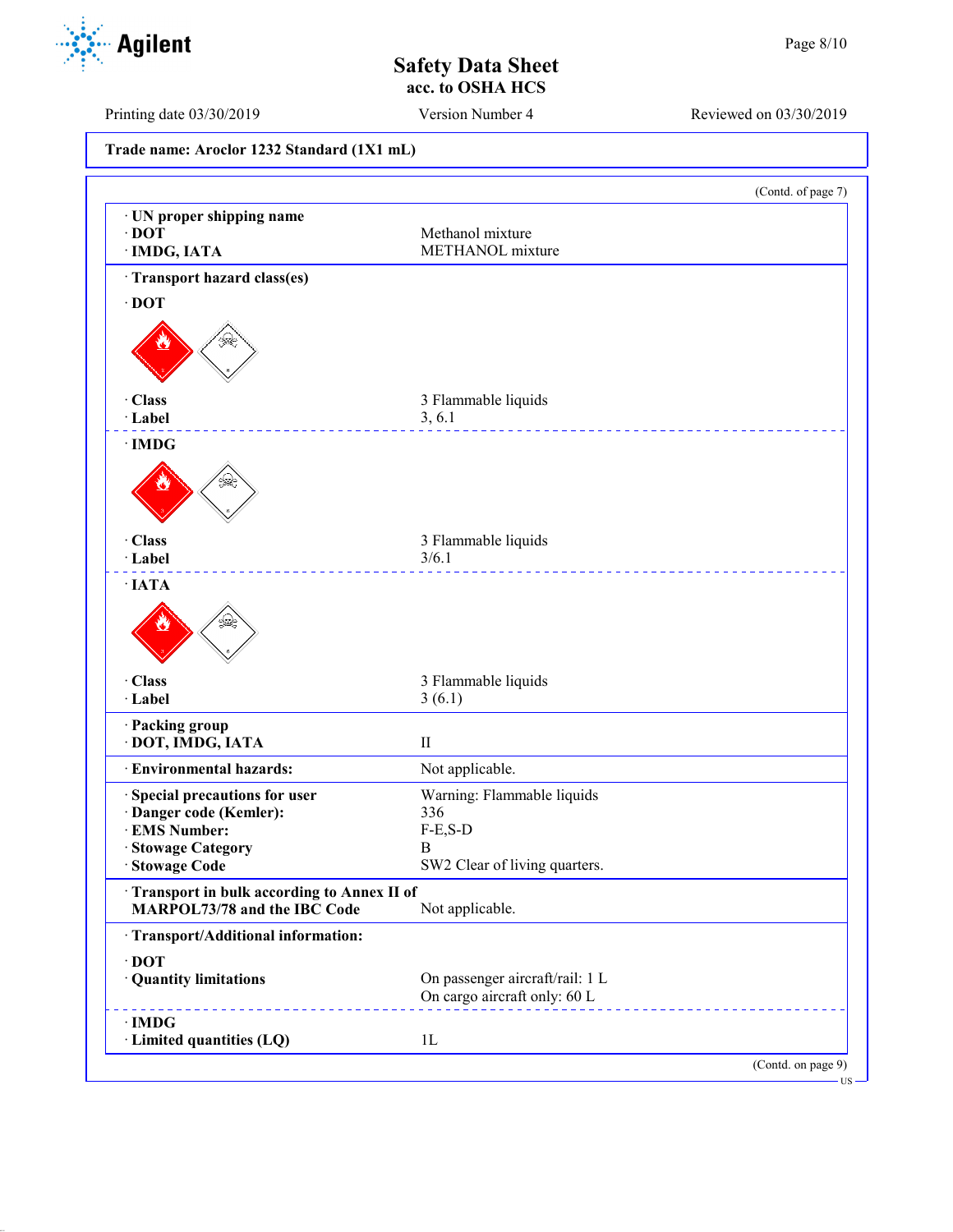Printing date 03/30/2019 Version Number 4 Reviewed on 03/30/2019

**Trade name: Aroclor 1232 Standard (1X1 mL)**

|                                  | (Cond. of page 8)                                                                                               |
|----------------------------------|-----------------------------------------------------------------------------------------------------------------|
| $\cdot$ Excepted quantities (EQ) | Code: E2<br>Maximum net quantity per inner packaging: 30 ml<br>Maximum net quantity per outer packaging: 500 ml |
| UN "Model Regulation":           | UN 1230 METHANOL MIXTURE, 3 (6.1), II                                                                           |

# **15 Regulatory information**

· **Safety, health and environmental regulations/legislation specific for the substance or mixture** · **Sara**

· **Section 355 (extremely hazardous substances):**

None of the ingredients is listed.

· **Section 313 (Specific toxic chemical listings):**

67-56-1 methanol

· **TSCA (Toxic Substances Control Act):**

67-56-1 methanol

· **Proposition 65** · **Chemicals known to cause cancer:**

None of the ingredients is listed.

· **Chemicals known to cause reproductive toxicity for females:**

None of the ingredients is listed.

· **Chemicals known to cause reproductive toxicity for males:**

None of the ingredients is listed.

· **Chemicals known to cause developmental toxicity:**

 $67-56-1$  methanol

#### · **Carcinogenic categories**

· **EPA (Environmental Protection Agency)**

None of the ingredients is listed.

· **TLV (Threshold Limit Value established by ACGIH)**

None of the ingredients is listed.

· **NIOSH-Ca (National Institute for Occupational Safety and Health)**

None of the ingredients is listed.

· **Chemical safety assessment:** A Chemical Safety Assessment has not been carried out.

## **16 Other information**

The information contained in this document is based on Agilent's state of knowledge at the time of preparation. No warranty as to its accurateness, completeness or suitability for a particular purpose is expressed or implied.

· **Department issuing SDS:** Document Control / Regulatory

- · **Contact:** regulatory@ultrasci.com
- · **Date of preparation / last revision** 03/30/2019 / 3

· **Abbreviations and acronyms:** ADR: Accord européen sur le transport des marchandises dangereuses par Route (European Agreement concerning the International Carriage of Dangerous Goods by Road)